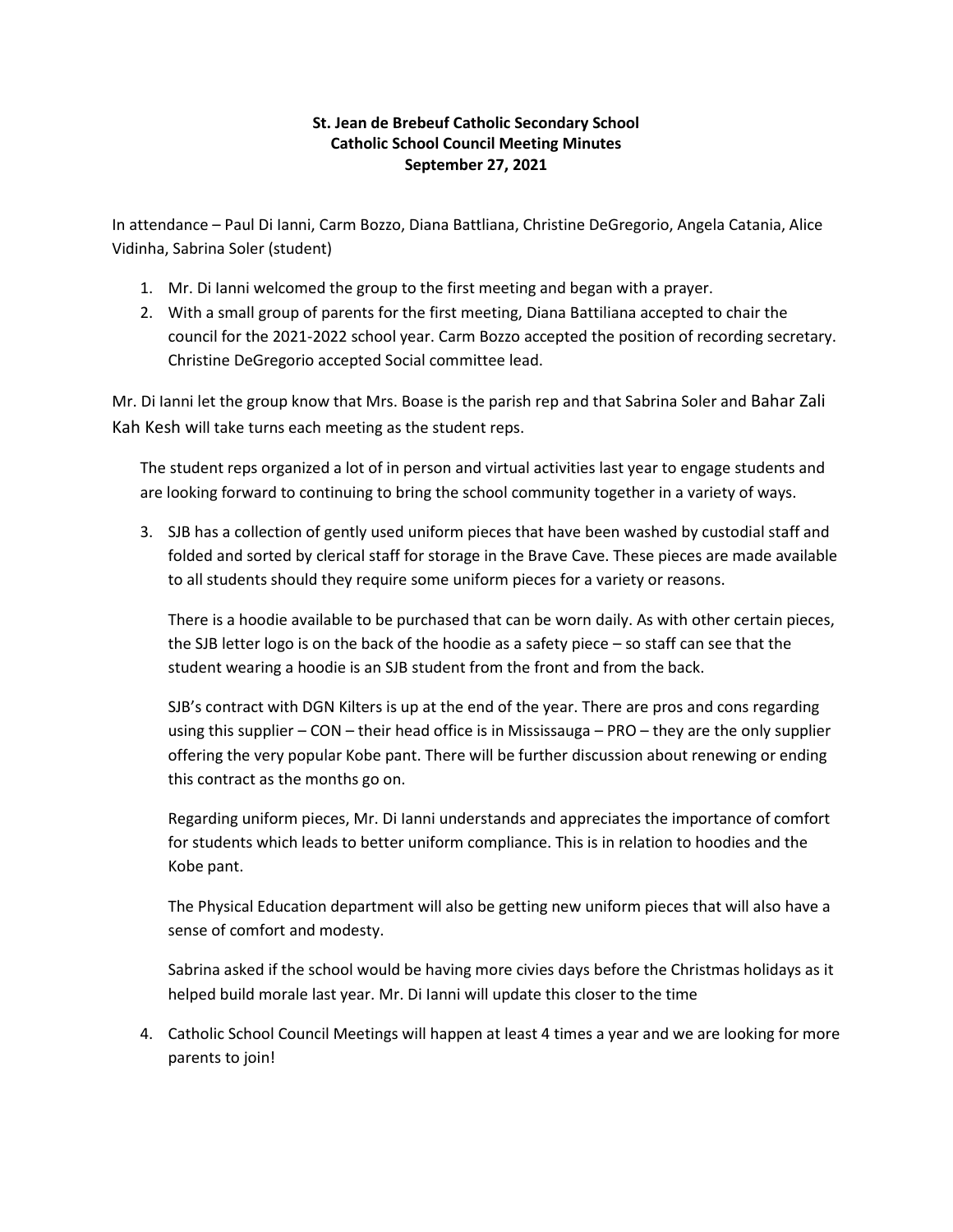- 5. Areas of Focus for this coming year will be to increase participation on Council and the members are encouraged to brainstorm other ideas.
- 6. SJB Initiatives Quadmester 44 days 2 credits teachers will be connecting with parents at the mid-point but parents are encouraged to reach out to teachers if they need to discuss anything of concern. There will be final exams in most courses, some may opt for cumulative projects. It is hoped that the students will all be able to write their exams in the school. Online students are not mandated to write in school.

Mrs. Bozzo asked of Demonstration of Learning which exempts students from writing exams due to having a certain mark in the class would resume. Mr. Di Ianni said that it will not resume this year. This was a system decision

Teachers are encouraged to take their students out for a walk around the school -get some fresh air, a time for kids to have some food or drink – good for their mental health.

Health and safety is always the number #1 priority of the school. Keeping masks on while inside which is why teachers are encouraged to bring students outside. As well, the cafeteria is being used however physical distancing is mandatory and half of the library is being used as a cafeteria space. The school also purchased a bunch of tables to be used as an outdoor cafeteria for students to eat at lunch and break times.

As well, keeping doors locked while still making sure students from the portables can access the school is a top priority. Mr. Di Ianni will look into some washroom issues such has stall doors not having locks on them, as it was brought up by Sabrina.

Mr. Di Ianni also made note of the TIKTOK videos going around where students are vandalizing school properties for notoriety with friends – and that the schools are aware and on top of this as much as possible.

SJB has submitting an ask to Public Health to have a pre-packaged lunch program at the school through Mr. Chiarini. This would be purchased through cash online or possible on site.

As it has been asked – there are only 2 students exempt from wearing a mask in the school.

7. Construction – Windows and HVAC have been upgraded throughout the school as well as many parts of the school have been painted, the electrical and lighting have been updated, there are new blinds in some areas of the school, exterior panelling done, 95% of school have updated air conditioning and heating, new padding in the gym and a new track has been added. Next projects include painting the stairwells and some updates to the art and tech wings.

The school also purchased some new printers that will help create some great banners and student artwork! Honour roll should be posted on our board his week and announced on social media with the next couple of weeks.

8. Community Building (Reconciliation, Athletics, Arts)